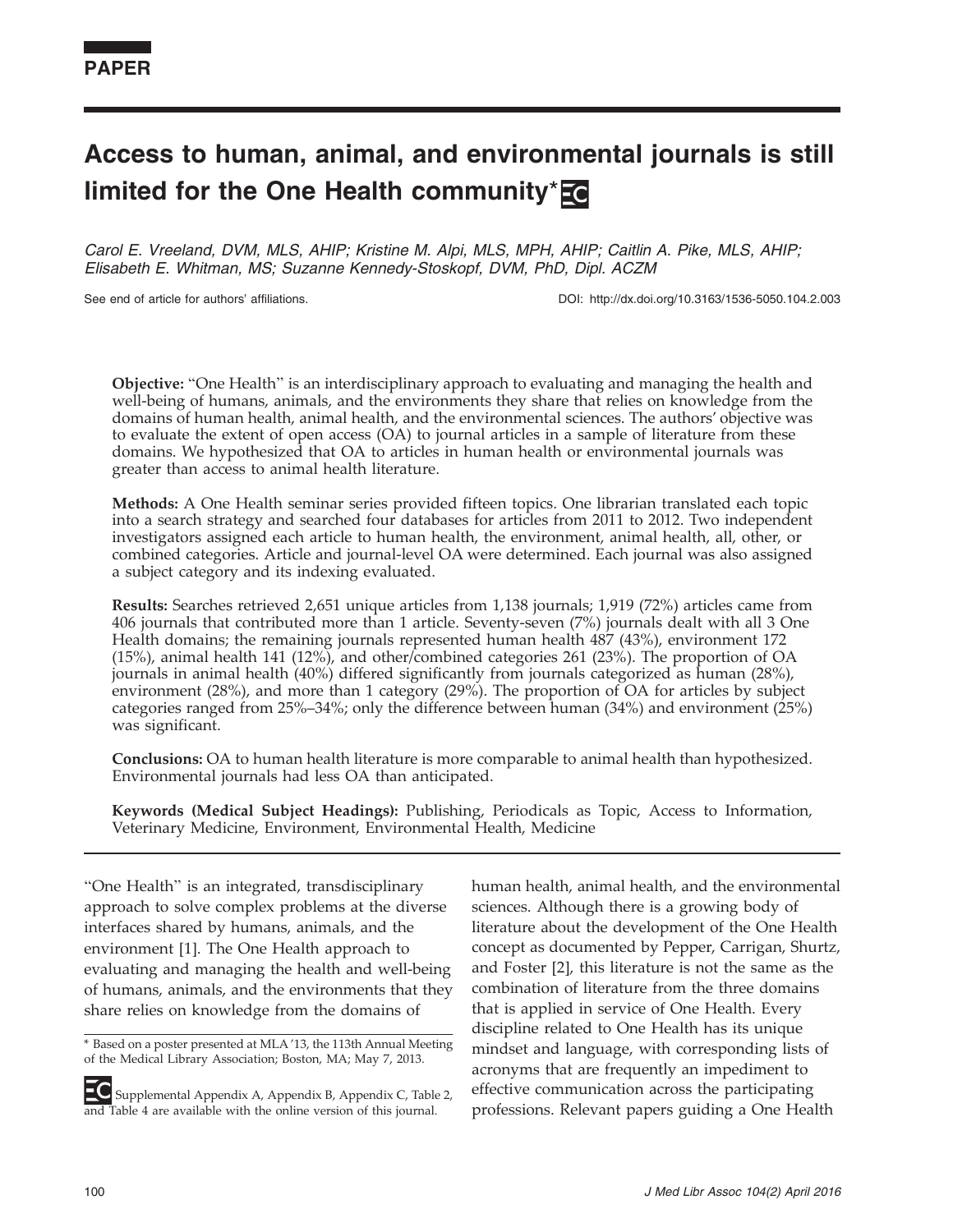approach may never specifically use ''One Health'' as a term or concept.

To promote better communication and collaboration among health professionals and environmental scientists, a public monthly One Health Intellectual Exchange Group (IEG) hosted by the North Carolina Biotechnology Center was launched in 2009. In 2011, faculty from the North Carolina State University College of Veterinary Medicine, University of North Carolina's Gillings School for Global Public Health, Duke Global Health Institute, and Nicholas School of the Environment at Duke University expanded the IEG series into a weekly seminar course with eight One Health focus areas [3]. The eight focus area modules were the following: an introduction to One Health; environmental health and ecology; the human and animal bond; zoonoses and emerging infectious diseases; food and water safety; disease surveillance, informatics, and disaster preparedness; benefits of comparative medicine; and policy and education (Appendix A, online only). Each seminar speaker recommended papers to read prior to the session to provide a foundation for the topic because student backgrounds and majors were quite diverse. Represented student majors included master's of public health, master's of animal science, doctor of veterinary medicine, graduate-level environmental sciences, and undergraduate-level biochemistry, engineering, and biology.

Open access (OA) to relevant literature is very important to scholars and practitioners working on interdisciplinary problems. The One Health Proof of Concept Workgroup found that few studies assess outcomes in human, animal, and environmental spheres simultaneously [4], making it important to be able to access articles from each of the three domains to get a more complete picture.

The objective of this study was to evaluate the extent of OA to journal articles in a sample of literature relevant to One Health from the human, animal, and environmental domains. Working in a college of veterinary medicine and supporting faculty, staff, and students addressing interdisciplinary problems under the One Health umbrella [5], the authors were familiar with the extent of OA in human biomedical and public health literature and the literature of veterinary medicine but were less familiar with environmental journals. In light of general availability of environmental information and OA to publications such as Environmental Health Perspectives, we thought it likely that environmental literature would be relatively open compared to the other subject areas. Therefore, we hypothesized OA to articles from human health or environmental journals was greater than access to animal health literature. We chose to look at articlelevel subject categorization and access, as well as journal-level categorization and access, because they might differ. Article-level access relates more to authors' decisions about OA for a content domain, while journal-level access and subject categorization are driven by publishers and associations. Understanding the distinction and having data would inform our efforts to promote increased OA to this literature.

# **METHODS**

## Identifying the sample of unique articles

Fifteen of the seminar topics for the spring 2012 course were selected as a source of examples in One Health to be converted into representative literature for this study (Appendix A, online only). Those not selected included One Health overviews and core competencies, presentations on specific projects like the US Agency for International Development's PREDICT, and generic topics for which we already had searched specific examples. For example, we did not search ''Pollutants and Environmental Health,'' because we had already searched ''Mercury Dynamics in Aquatic Systems.'' A health sciences librarian with a veterinary degree (Vreeland) translated each of the fifteen selected seminar topics into a search strategy, using seminar reviews on the course blog to assist with keyword selection (Appendix B, online only), and ensured that all the papers cited by the seminar presenter were retrieved by the searches. After consulting with the course cocoordinator (Kennedy-Stoskopf) to confirm the search strategy, the librarian searched using the strategy across a group of databases relevant to One Health over July 2012 to October 2012. The databases chosen for the search were BIOSIS Previews, CAB Abstracts, PubMed, and Web of Science, because they are some of the most used databases in medicine, animal health, and environmental sciences available through our institutional subscriptions. All search results were limited to journal articles from 2011 to 2012. Although some topics lend themselves to specialty databases such as Canary for animals as sentinels or PsycINFO for animal abuse and family violence, we only present data from databases that covered all One Health topics.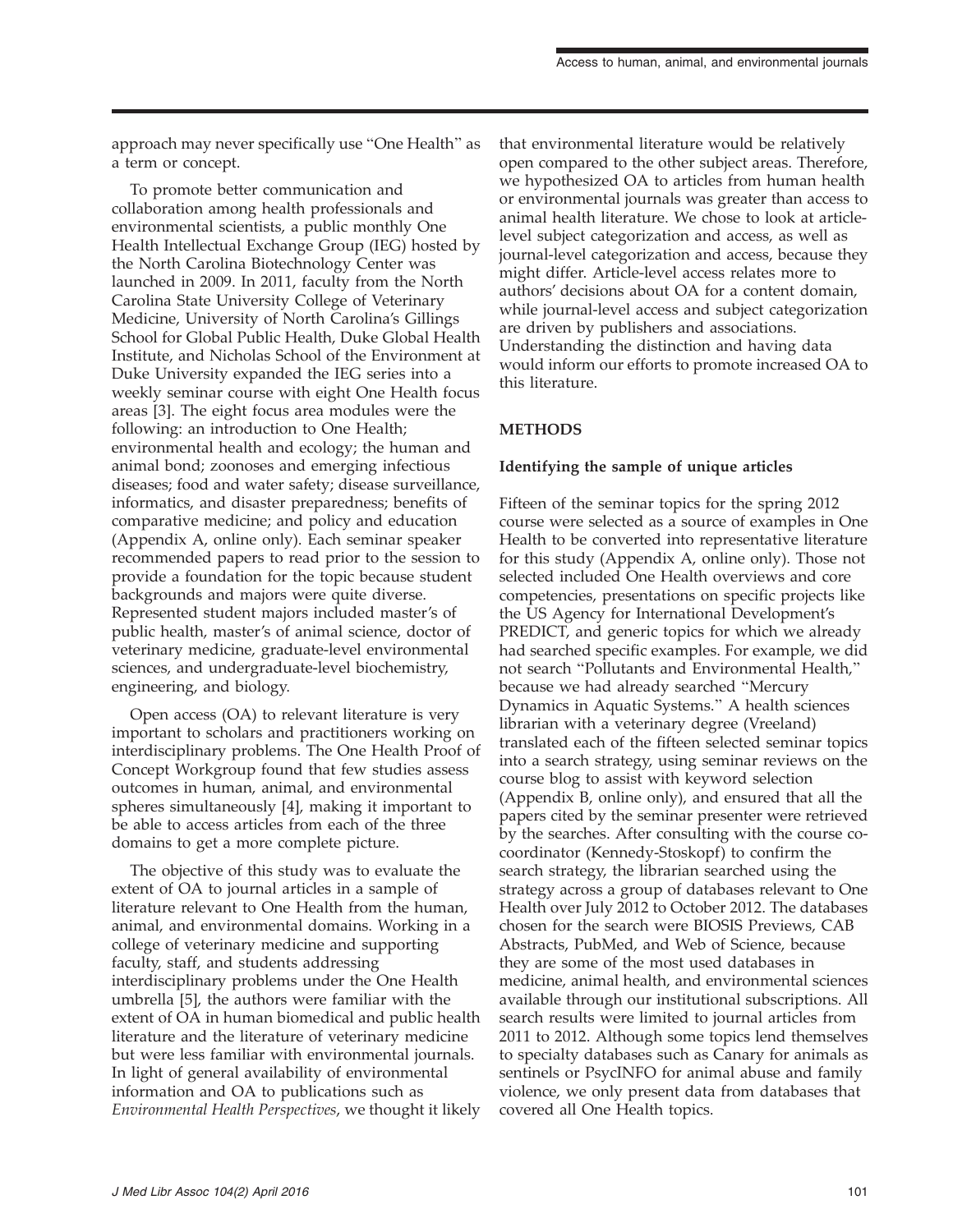| Category            | # of journals | % of total | # of articles | % of total |
|---------------------|---------------|------------|---------------|------------|
| Human Health (H)    | 487           | 42.8%      | 1,021         | 38.5%      |
| Environment (E)     | 172           | 15.1%      | 530           | 20.0%      |
| Animal Health (A)   | 141           | 12.4%      | 491           | 18.5%      |
| All $(H, E, and A)$ | 77            | 6.8%       | 308           | 11.6%      |
| Both H and A        | 51            | 4.5%       | 95            | 3.6%       |
| Both H and E        | 38            | 3.3%       | 8             | 0.3%       |
| Both E and A        | 15            | 1.3%       |               | 0.3%       |
| Other               | 157           | 13.8%      | 191           | 7.2%       |
| Total               | 1,138         | 100%       | 2,651         | 100%       |

#### Table 1

Subject categories for journals and articles

All 2011–2012 journal article citations resulting from each of the 15 topics were downloaded into RefWorks and labelled with the source database information. The citations were exported from RefWorks to Excel and then manually examined for duplicates across topics and source databases. Duplicates were collapsed into unique article records  $(n=2,651)$  listing all of the source databases in which that article was found in our search results. Due to the variability in search processing across the databases searched, we also checked to see whether each journal contributing articles to this pool was reported to be indexed in the source databases, based on the indexing coverage of the journal listed in the Ulrichsweb.com (Ulrich's) global serials directory as of 2013. The combination of indexing from the search results combined with the journal-level indexing reported by Ulrich's was used to represent database indexing coverage of the journals in this study.

## Unique article subject classification

Two independent investigators assigned each unique article to a broad subject category representing the areas of One Health: ''human,'' ''animal,'' or ''environment.'' Articles that represented all three areas were coded as ''all,'' and those that represented a combination of two of the three subjects were coded as a combination of those two subjects (Table 1). These combined categories were analyzed separately but collapsed into "more than one category" for data display. There was also a category of ''other.'' Definitions of the subject categories used by the coders are provided in online only Appendix C.

Different pairs of independent investigators reviewed the various topics. Each independent reviewer was blind to the other's classifications until

the initial concordance rates were calculated. Article categorization concordance rates ranged from 58% for the topic ''Neem'' to 96% for the topic ''Dalfampridine,'' with an average rate of agreement of 80% across the 15 topics. All discordant items were reviewed by a third investigator and a decision made about how to categorize the article.

#### Journal subject categorization

The unique articles came from 1,138 unique journals. Two independent investigators assigned each journal to a broad subject category, using the same categories and process described above. The only difference was that the categorization was based on the journal's description of its subject coverage on its website or in Ulrich's and did not take into consideration any of the unique article categorizations. The journal concordance rates for initial categorization was 86%.

The subject assignment process for journals in tropical diseases, food, and microbiology was especially complex. Tropical and emerging infectious diseases journals were coded as all on the presumption that human cases often arise from vectors in the environment or on animals. Food journals about protection, hygiene, and control were coded as all; journals mostly about food chemistry, science, and so on were coded as other (Food). Clinical microbiology journals were coded as human, unless veterinary specified, in which case they were coded as animal. Applied microbiology journals were coded all unless otherwise specified; any other microbiology was coded as other (Micro). Further specifics on journal-level coding are in online only Appendix C. Subject assignment for the thirty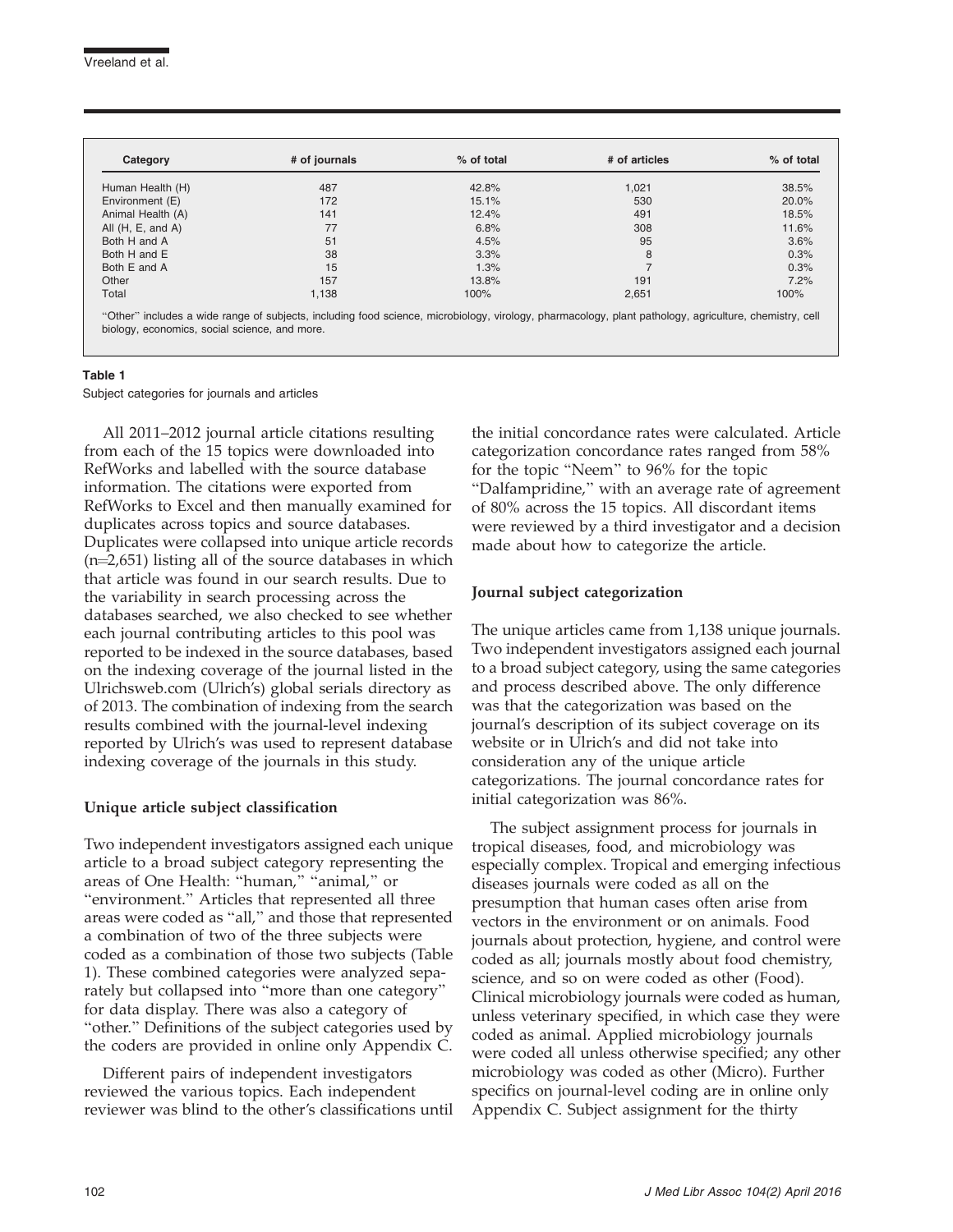| Country               |     | # of journals % open access % partial access |       |
|-----------------------|-----|----------------------------------------------|-------|
| <b>United States</b>  | 307 | 14.7%                                        | 14.3% |
| <b>United Kingdom</b> | 259 | 14.7%                                        | 10.0% |
| India                 | 84  | 53.6%                                        | 1.2%  |
| <b>Netherlands</b>    | 71  | 1.4%                                         |       |
| Germany               | 58  |                                              | 3.4%  |
| China                 | 39  | 17.9%                                        |       |
| <b>Brazil</b>         | 36  | 91.7%                                        |       |
| France                | 18  | 38.9%                                        | 11.1% |
| Italy                 | 18  | 55.6%                                        |       |
| Pakistan              | 18  | 94.4%                                        |       |
| Japan                 | 16  | 50.0%                                        | 12.5% |
| Australia             | 14  | 42.9%                                        | 7.1%  |
| Switzerland           | 14  | 64.3%                                        | 7.1%  |
| Poland                | 13  | 61.5%                                        |       |
| South Korea           | 12  | 83.3%                                        |       |
| Kenya                 | 11  | 100.0%                                       |       |
| Russia                | 10  |                                              |       |
| Turkey                | 10  | $90.0\%$                                     |       |
| Canada                | 9   | 44.4%                                        | 33.3% |
| Nigeria               | 8   | 75.0%                                        |       |

#### Table 3

Open access in 2013 for the 20 countries with the most One Health– related journals in this data set

journals with the most articles in the dataset appears in Table 2, online only.

## Journal indexing, country of publication, and open access coverage

For each journal, initial information about indexing coverage came from the list of articles in our literature search results. Indexing coverage was then checked in Ulrich's, along with country of publication and full-text OA. For titles not in Ulrich's, information was gathered from the journal website. Ulrich's applies the ''Open Access'' limiter to publications that are in the Directory of Open Access Journals or otherwise ''support a funding model that does not charge readers or their institutions for access'' [6]. Because Ulrich's OA description applied only to completely OA, we visited the websites of the publishers of the journals that were not OA in Ulrich's and looked at the back issues for any information about embargoed full text and captured the embargo length in months. Embargoed access via PubMed Central was considered partial access. In cases where we were not clear about whether the access was open, we tested articles from the journal on a computer that was not connected to the university network.

The final decision for each journal was open for OA, partial for embargoed access, and not for no systematic OA. Access status was ascertained in

spring of 2013. For the thirty journals with the most articles, we rechecked the access in February 2015 to see if anything had changed since our prior reporting of the data.

#### Unique article open access classification

Individual articles could be OA for a variety of reasons: US government authorship, funder mandate, paid OA fees, or part of special issues funded for or chosen to be OA. We used the PubMed article categorization as ''Free Full Text'' to import and tag sets of articles in RefWorks. For those not initially labelled "Free Full Text," we followed the PubMed link on a computer outside of the university network to see if free full text of the article was available. If free full text was available from the publisher or from PubMed Central, we coded the specific article as open. Articles that were not freely linked from PubMed were then compared with the journal-level analysis of access as open, partial, or closed. Access to individual articles in non-OA journals was checked by individually searching the title of each article on a personal computer not connected to the university network. Articles were coded as open if they were published (1) in an OA journal, (2) during the open timeframe of an embargoed partial access journal, or (3) as individually open due to author arrangements with the publisher. Articles were coded as partial if they were in the embargoed timeframe of a partial access journal, meaning they would eventually become openly available. Articles were classified as closed if they were published in a closed access journal and no individual-level OA arrangement was evident.

#### Statistical comparisons

All statistical tests were performed using Epitools epidemiological calculator [7]. The proportions of journals indexed by each of the four databases were compared using a chi-square test for two rows and four columns, followed by z tests to compare two sample proportions. The proportions of OA journals classified as human, animal, environment, all, other, and the variations on more than one category were compared using a chi-square test for eight rows and three columns, using Epitools epidemiological calculator. Significant findings were further compared using z tests to compare two sample proportions. Comparisons of sample proportions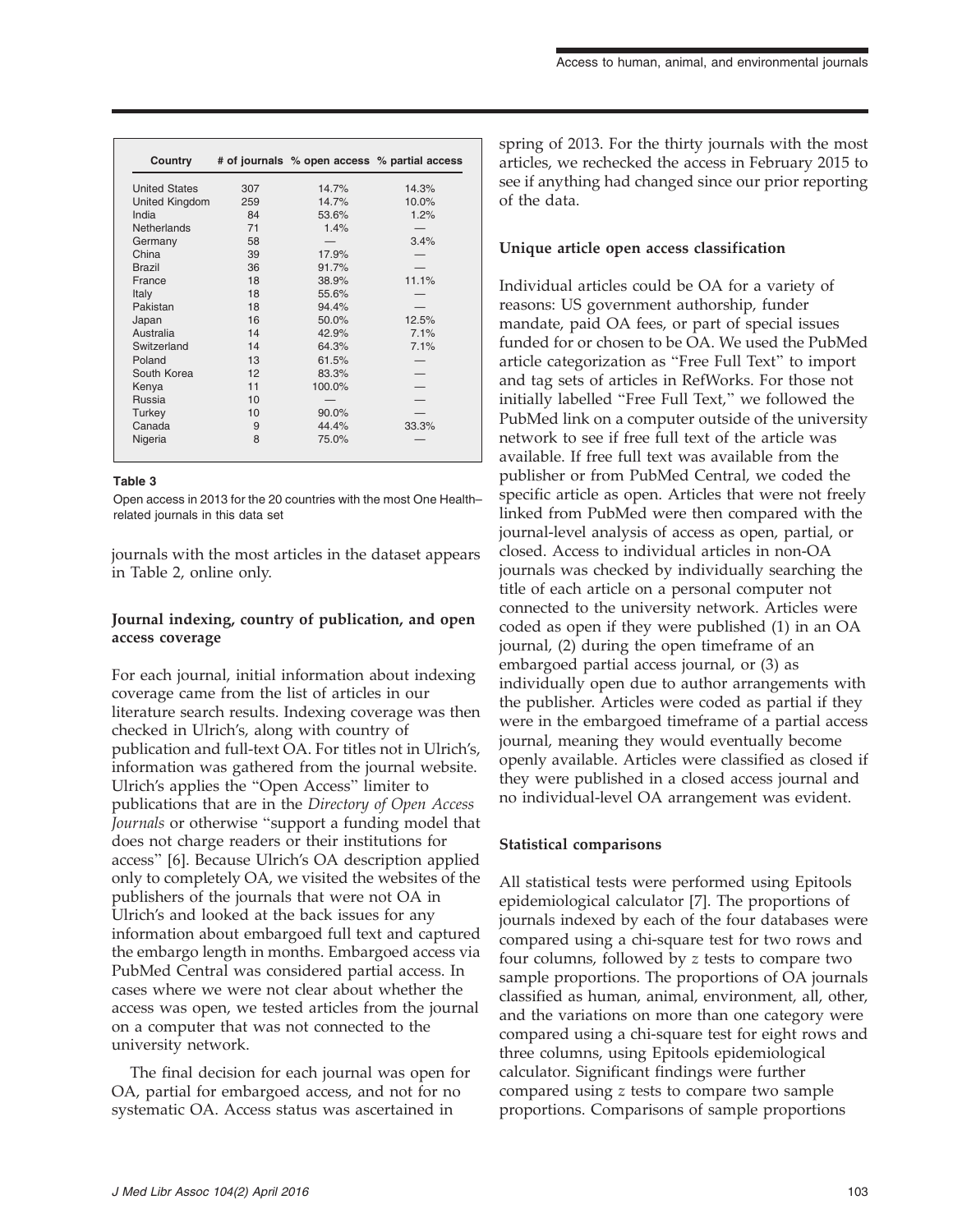

#### Figure 1

Database indexing coverage\* of the One Health journals in this data set  $(n=1,138)$ 

\* As of 2013.

 $\dagger$  The difference between CAB Abstracts and both PubMed and Web of Science was statistically significant ( $p$ <0.0001), as were the differences between those three databases and BIOSIS Previews.

were performed for OA availability of articles by subject category.

## RESULTS

Searches retrieved 2,651 unique articles from 1,138 journals. As shown in Table 1, there were more human health journals and articles than any other subject category, followed by environment and then animal health. Only 77 (6.8%) journals and 308 (11.6%) articles dealt with all 3 domains that One Health comprises. The 406 journals with more than 1 unique article represented 1,919 (72.4%) of the retrieved articles, and an additional 732 journals had a single citation. Database indexing coverage of journals in this study, based on the combination of search results and Ulrich's reported indexing, ranged from 52% in BIOSIS Previews to 81% in CAB Abstracts (Figure 1), which was much higher than the rates found when relying solely on the search results to indicate coverage. The difference between the proportions of indexing coverage between CAB Abstracts and both PubMed and Web of Science was statistically significant,  $z=6.1$ ,  $p<0.0001$ , as were the differences between those 3 databases and BIOSIS Previews.

## Journal-level and article-level open access by subject category

There was a statistically significant difference between the proportions of OA journals by subject category (Figure 2) (chi-square statistic 42.04,  $d\hat{t}$ =14,  $p=0.0001$ ). Further comparisons using z tests for 2 sample proportions between each of the subject categories showed that the proportion of journals found to be OA in the animal health category (40%) differed significantly from the OA proportion of journals categorized as human  $(28\%, p=0.0065)$ , environment (28%,  $p=0.0251$ ), and more than one category (29%,  $p=0.0385$ ). These OA percentages did not include the partial access (in 2013), also shown in Figure 2 for these journals across all subject categories. The embargo time ranged from 2–60 months, with a mean of 14.4 months and standard deviation of 9.2 months.

Article-level OA by subject category (Figure 3) showed a statistically significant difference in proportions between subjects (chi-square statistic 75.56,  $df=14$ ,  $p<0.0001$ ). However, when testing between groups using z tests comparing sample proportions, the only significant difference found in proportion of OA to articles categorized by each subject was between human (34%) and environment (25%,  $p=0.0003$ ). The proportion of OA in articles was fairly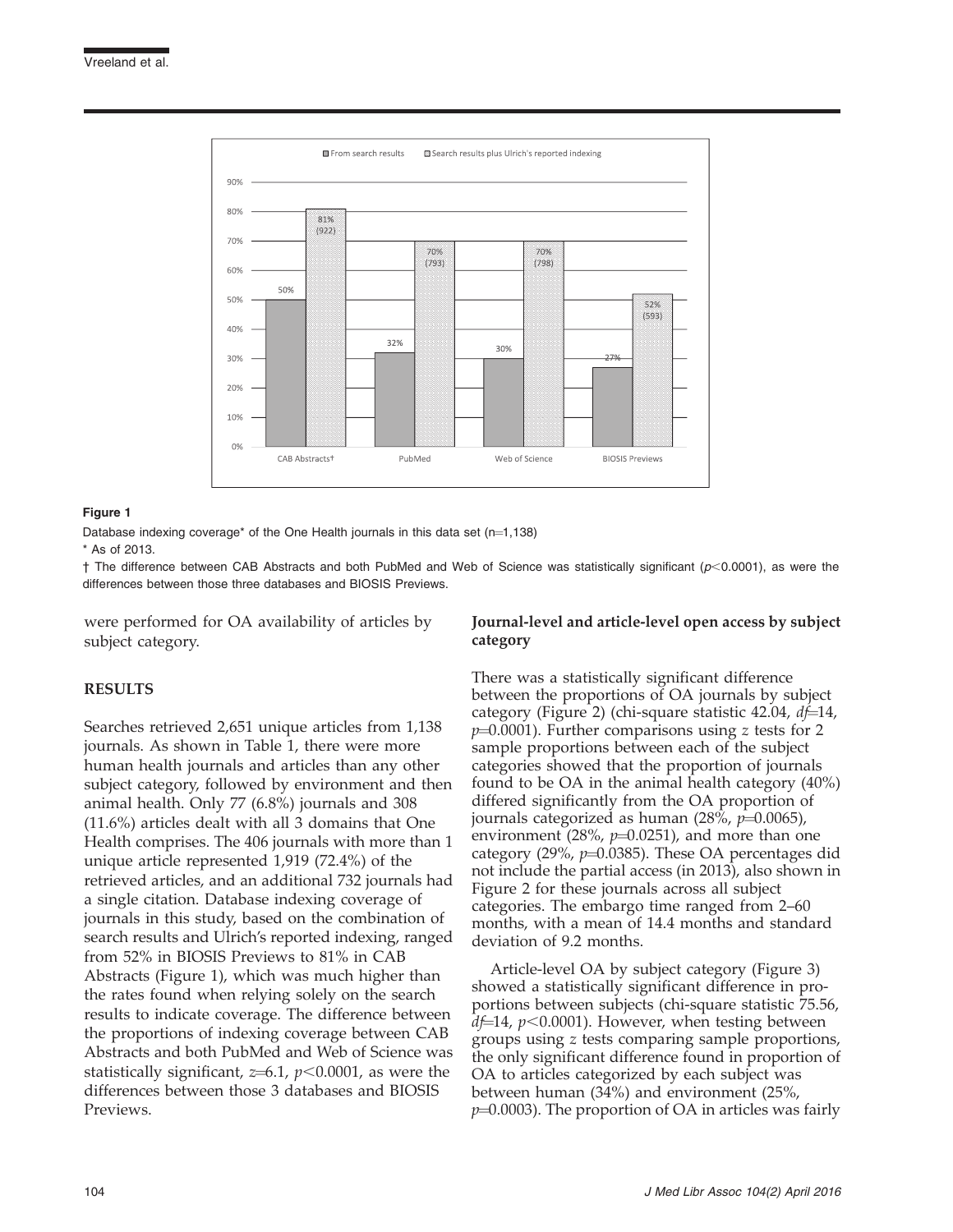

#### Figure 2

Journal-level open access  $(OA)^*$  by subject category  $(n=1,138)$ \* As of 2013.

 $\dagger$  Animal proportion of OA differs significantly from Human ( $p=0.0065$ ), Environment ( $p=0.0251$ ), and More than one category proportions  $(p=0.0385)$ .

consistent: the remaining categories ranged from 30% for animal to 32% for other, results that were not statistically different from those for human and environment.

Comparing the percentages of OA in each subject category at both the journal level and the article level showed mostly non-significant differences going in both directions, with the exception of the human and animal health percentages. In animal health, the decrease from 40.4% in journals to 29.5% in articles was statistically significant ( $z=2.4$ ,  $p=0.0144$ ). Conversely in human health, there was a statistically significant increase from 28.3% in journals to 34.0% in articles  $(z=2.2, p=0.0267)$ .

## Top twenty countries publishing journals with One Health content

The 1,138 unique journals were published in 62 different countries. The percentage of OA in the 20 countries with the most One Health journals in this data set (Table 3) varied from being 100% open for the 11 journals published in Kenya to completely closed for the 10 journals published in Russia.

## Access status of top thirty journals with the most unique articles

Table 2, online only, shows the access status of the top 30 journals with the most unique articles in this data set. From the initial study in 2013 until

rechecked February 19, 2015, only 2 of these top 30 journals changed access status  $(n=31$  due to a tie at position 30). The Journal of Pharmacy Research is no longer published by Elsevier as of 2014. Now published by JPR Solutions (Mohali, Punjab, India), it appears to be an OA journal, though the publisher had not confirmed as of April 13, 2015, that this is the long-term intention for the journal. The Journal of Veterinary Internal Medicine, published by Wiley for the American College of Veterinary Internal Medicine, became OA in 2015 [8].

## DISCUSSION

The breadth of literature relevant to One Health is demonstrated by the 1,138 journals in this study retrieved from searches on only 15 One Health topics. Our objective was to examine the extent of OA to journal articles in this sample of literature drawn from the human, animal, and environmental domains. We found human and animal health literature varied by whether OA was measured in terms of access to articles, where human health was a higher proportion (Figure 3), or access to journals, where there was more OA in animal health, and the differences between subject categories were statistically significant (Figure 2). As the articles were fairly closely tied to the 15 topic searches, the journal-level access provides a broader view of access in the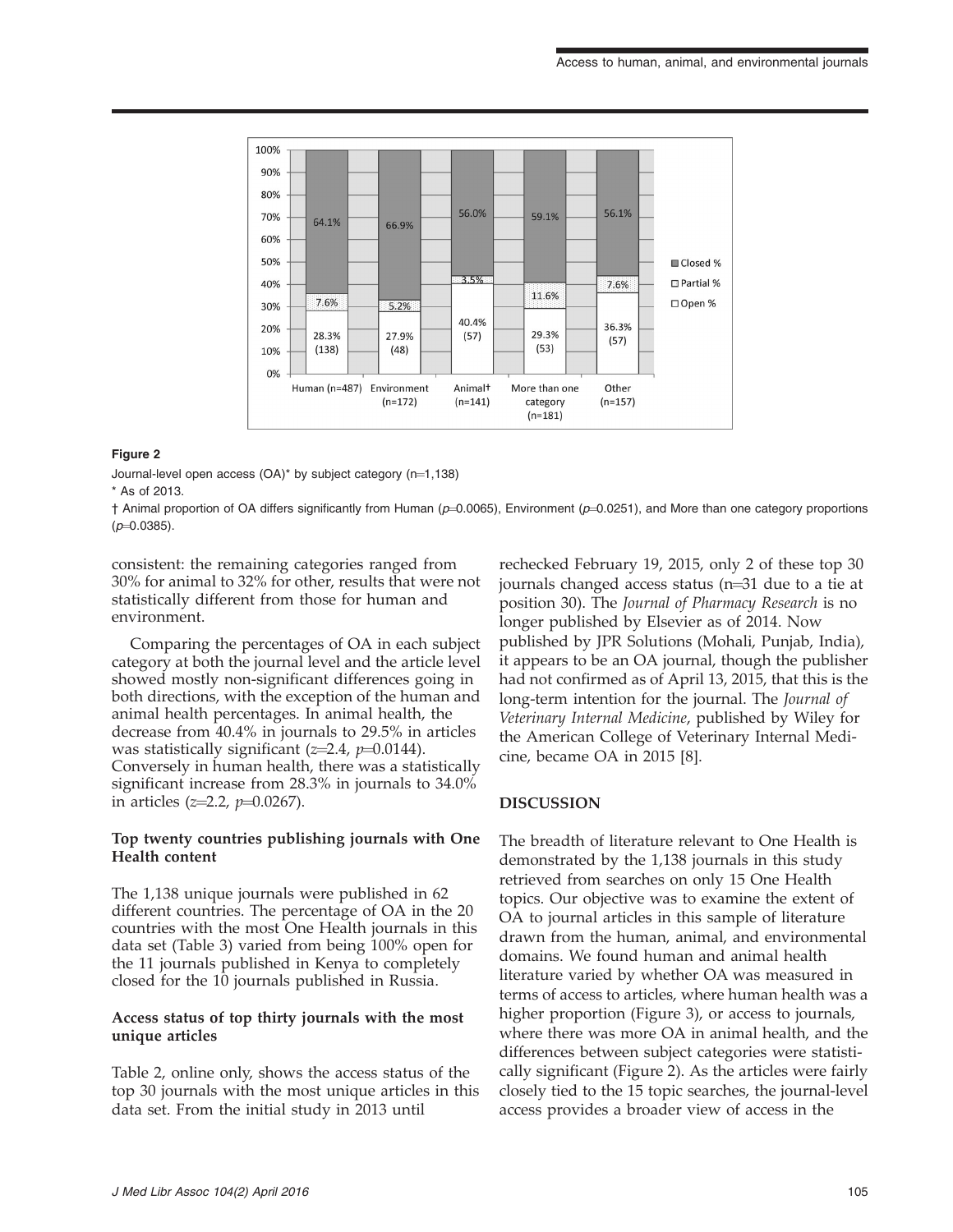

#### Figure 3

Article-level OA\* by subject category  $(n=2,651)$ 

\* As of 2013.

† The only statistically significant difference in OA between the proportion of article-level OA in these categories is between Human and Environment  $(p=0.0003)$ .

domains. Regardless of the method used, fewer than half of journals or articles across all domains in this study were openly accessible. Our hypothesis of greater access to human health and environmental literature than to animal health depends on whether access is compared proportionally or in absolute numbers. Defining greater as a larger proportion of OA within the journals assigned to the subject category, animal health has a higher proportion of OA than human or environmental literature. However, considering absolute number of OA journals by subject category (Figure 2), there are 138 human OA titles, 57 animal OA titles, and 48 environment OA titles. Depending on the point of view, human or animal health journals could be leading in OA. Where our hypothesis was clearly incorrect is on the state of OA to environmental articles and journals related to these select One Health topics: environmental journals did not have as much access as anticipated.

Article-level OA for animal health (29.5%) for our sample from 2011–2012 was very similar to the 27% OA for veterinary articles identified by Nault by searching veterinary school publications in 2006– 2007 [9]. To provide a comparison to support our journal-level findings, in August 2015, we used the 2013 Journal Citation Reports (JCR) data from Thomson Reuters to examine the rates of OA in

journals in several categories relevant to One Health. OA in JCR is defined as the journal being present in the Directory of Open Access Journals. There were no exact equivalents to any of our subject categories, but several related categories are worth reporting. Rates of OA in JCR were much lower for both ''Environmental Sciences,'' 13 OA out of 216 journals (6.0%), and ''Environmental Studies,'' 3 OA out of 98 (3.1%), than the rate of 28% we found. For ''Veterinary Sciences'' (26 OA/132 journals), 20% is lower than our 40% finding for animal health, but part of animal health is also addressed in "Agriculture, Dairy & Animal Science," which had a rate of 23.1% (12 OA/52 journals). Human health varied between 19.3% for ''Public, Environmental & Occupational Health'' (59 OA/305 journals); 30.1% for ''Medicine, General & Internal'' (47 OA/156 journals); and 45.5% for ''Tropical Medicine'' (10 OA/ 22 journals), creating a sense that our overall finding of 28% for human health was reasonable. Minimal differences of 1%–4% were seen when repeating the queries with the 2014 JCR data, suggesting little change at the journal level in OA from 2013 to 2014.

## Limitations

The topics that we searched in some cases found articles from journals specific to those topics. This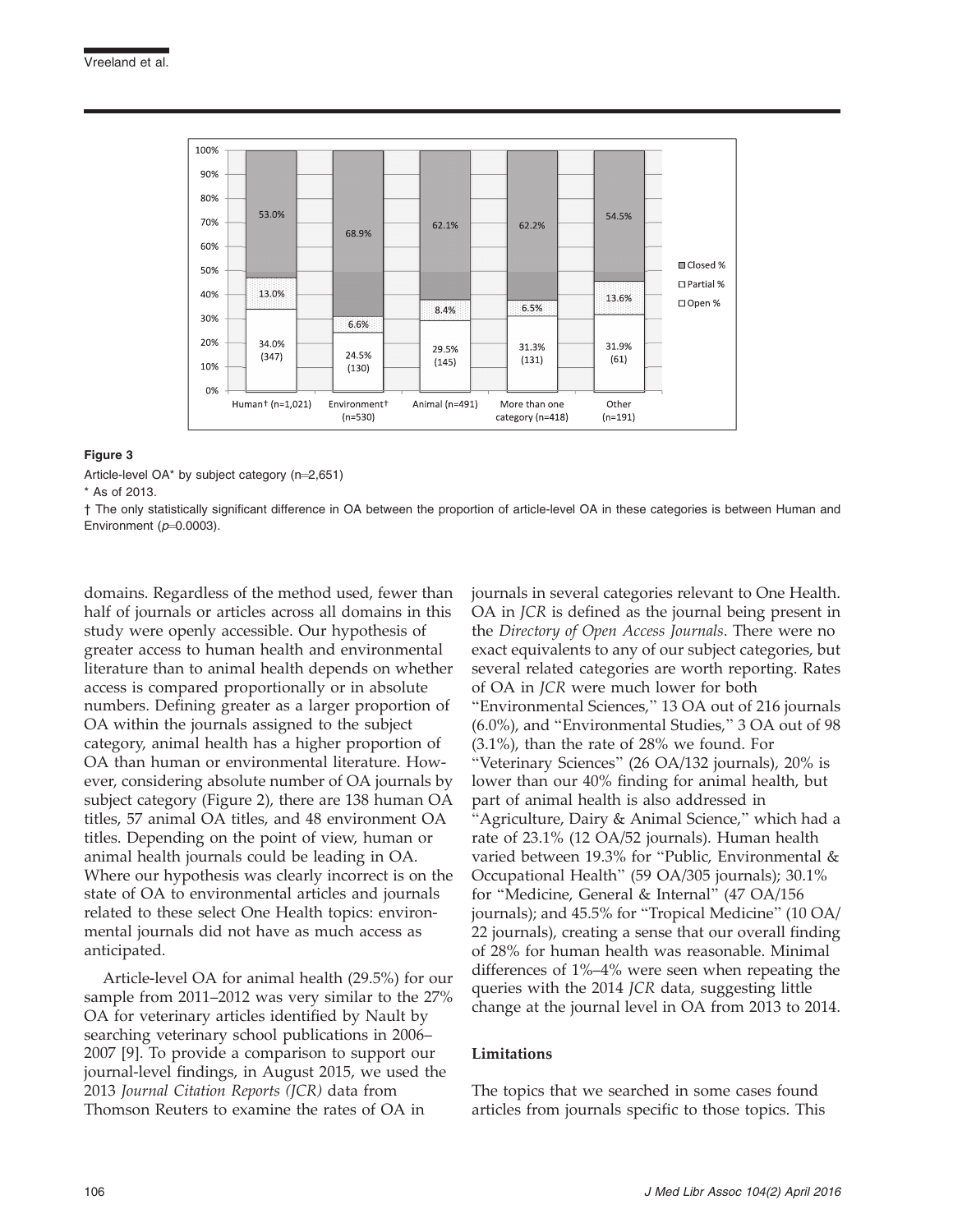also likely influenced the list of countries with the most One Health–related journals in our findings. Neurology, for example, had twelve articles, which is likely a function of the search on the approach to comparative medicine for spinal cord injuries in dogs and humans. If a different comparative medicine topic had been presented, another leading specialty journal might have made the list instead. For countries, an example is the topic ''Neem Tree: Nature's Bio-Defense at Its Best''; those search results were highly represented in journals published in India, which ranked third in the list of countries with the most journals in the data set. The search strategies used were created by a single librarian; other strategies might produce different results. The results reported here are from literature at least four years before this study is published. For example, the Journal of Veterinary Internal Medicine is now completely OA; however, there were no changes in OA from 2013 to 2015 for twenty-nine of the thirtyone journals with the most unique articles. Subject assignments and certain other classifications necessary in the methods represent the judgment of the authors.

Ulrich's reports a much higher percentage of database indexing of the 1,138 journals in our data set than was indicated by our literature search results (Figure 1). There are several possible reasons for this. A database's indexing of a particular journal might only be partial, so that potentially not all articles relevant to our searches would be included in our search results. In some cases (e.g., some smaller international journals), it takes a long time for new journal issues to get indexed by a particular database. We ran our literature searches in 2012 and limited our results to articles published in 2011 or 2012. Perhaps if we had chosen or included older articles, our search-related journal indexing percentage rates would have been closer to what Ulrich's lists. It is also possible that error was introduced in getting data from Ulrich's. Anticipating questions about indexing in free databases other than PubMed, we did a post-study analysis comparing the 315 journals not indexed by PubMed to the list of journals indexed in Agricola and found that Agricola covered  $45\%$  (n=142) of those journals in 2013. We focused the database coverage component on databases available at the NCSU Libraries, which was why we did not assess Scopus coverage. We can provide our unique journal or article lists, should anyone wish to assess Scopus coverage.

## Next steps

We plan to share these published results with the editors of many of the journals included in this data set, in the hopes of raising awareness about the importance of open and embargoed partial access to One Health article topics among the diverse scholars and practitioners needing access to One Health literature. Open access to human, animal, and environmental journals is key to promoting One Health collaborations. A recent focus article in Science Translational Medicine calls for a ''One Literature'' approach to facilitate communication among scientists, physicians, and veterinarians; raise cross-species awareness; and bring together new research communities and collaborations [10]. In our opinion, advocacy to editorial boards and authors of high-article-count journals covering all three domains, such as EcoHealth (seventy-nine citations), that do not provide OA is crucial to improving access to One Health knowledge. The list of journal titles (Table 4, online only) may be useful to libraries wishing to consider strengthening or assessing their collections to support education, research, and practice for those taking a One Health approach to interdisciplinary problems.

## ACKNOWLEDGMENTS

We appreciate the assistance of the public service assistants at the William R. Kenan, Jr. Library of Veterinary Medicine, who assisted with data entry and link checking.

## AUTHORS' CONTRIBUTIONS

Carol E. Vreeland, Kristine M. Alpi, and Caitlin A. Pike designed the study. Suzanne Kennedy-Stoskopf provided course materials. Vreeland, Alpi, Pike, and Elisabeth E. Whitman conducted the study and were involved in the analysis and interpretation of data. Alpi performed statistical analyses. All authors contributed to the manuscript and have given final approval of the paper.

## REFERENCES

1. Centers for Disease Control and Prevention. One Health [Internet]. The Centers; 2013 [cited 20 Apr 2015]. <<http://www.cdc.gov/onehealth/>>.

2. Pepper C, Carrigan E, Shurtz S, Foster MJ. Exploring librarian roles in support of One Health. J Agric Food Inf.